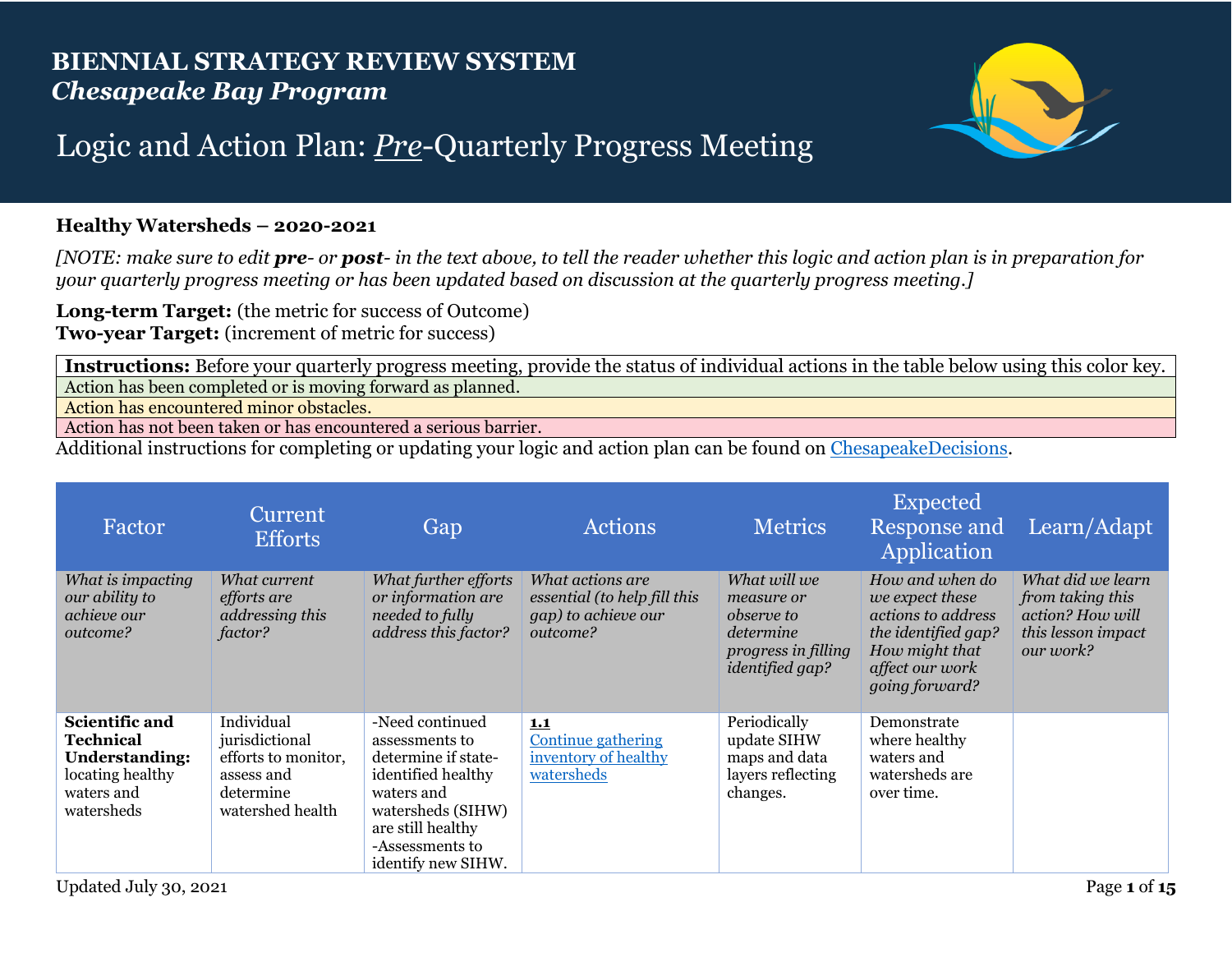|                                                                                                                                |                                                                                                                                                                                                                                                              | -Lack of funding for<br>increased<br>monitoring for<br>unassessed waters                                                                                                                                                                                                                                                                                   |                                                         |                                                                                                                                                                                                                                                 |                                                                                                                                                                                                                                                                                  |  |
|--------------------------------------------------------------------------------------------------------------------------------|--------------------------------------------------------------------------------------------------------------------------------------------------------------------------------------------------------------------------------------------------------------|------------------------------------------------------------------------------------------------------------------------------------------------------------------------------------------------------------------------------------------------------------------------------------------------------------------------------------------------------------|---------------------------------------------------------|-------------------------------------------------------------------------------------------------------------------------------------------------------------------------------------------------------------------------------------------------|----------------------------------------------------------------------------------------------------------------------------------------------------------------------------------------------------------------------------------------------------------------------------------|--|
| <b>Scientific and</b><br><b>Technical</b><br><b>Understanding:</b><br>determining<br>healthy watershed<br>vulnerabilities      | Develop and apply<br>tools or methods<br>that integrate<br>various inputs to<br>characterize<br>watershed<br>vulnerability to<br>future high-level<br>risks.                                                                                                 | -Need more<br>information on<br>watershed<br>condition, urban<br>growth<br>proximity/pressure,<br>energy development<br>trends, water<br>demand forecasts,<br>invasive species<br>threats, upstream<br>activities, land<br>ownership type,<br>future<br>transportation<br>infrastructure plans,<br>climate change, sea<br>level rise and other<br>factors. | 1.2<br>Develop vulnerability<br>information             | Chesapeake<br>Healthy<br>Watersheds<br>Assessment<br>(CHWA) –<br>indicating a<br>potential change<br>in health                                                                                                                                  | Improved<br>statistical<br>assessment will<br>better guide metric<br>selection, potential<br>indicator<br>development, and<br>future outcome<br>tracking<br>Provide resources<br>to prevent harm<br>(policies, plans,<br>incentives and<br>tools) related to<br>land use change. |  |
| Scientific and<br><b>Technical</b><br><b>Understanding:</b><br>information to<br>prioritize healthy<br>watershed<br>protection | Collaborate with<br>other goal teams to<br>compile<br>information on<br>state and federal<br>land protection<br>priorities and<br>determine overlap<br>with high-risk<br>healthy watersheds<br>for additional<br>protective<br>measures when<br>appropriate. | -Need to<br>understand which<br>healthy watersheds<br>are vulnerable and<br>why.<br>-Be able to<br>communicate those<br>vulnerabilities to<br>stakeholders to help<br>prioritize<br>protection.<br>-Be able to<br>communicate ways<br>to effectively<br>address<br>vulnerabilities.                                                                        | 1.3<br>Prioritize protection                            | Increased cross-<br>GIT or WG<br>activity such as<br>co-meetings,<br>workshops, tool<br>and product<br>sharing, GIS and<br>other data<br>sharing, and GIT<br>funded projects<br>Track proportion<br>of SIHW that are<br>protected over<br>time. | Communicate and<br>understand how<br>SIHW are<br>becoming more or<br>less protected<br>through land<br>conservation and<br>other mechanisms.                                                                                                                                     |  |
| <b>Scientific and</b><br><b>Technical</b><br><b>Understanding:</b>                                                             | <b>Efforts</b> to utilize<br>assessment<br>information and                                                                                                                                                                                                   | -Need to complete<br>vulnerability<br>assessment and                                                                                                                                                                                                                                                                                                       | 1.4<br>Maintain and expand<br>assessment activities and |                                                                                                                                                                                                                                                 |                                                                                                                                                                                                                                                                                  |  |
| further technical                                                                                                              | incorporate newly                                                                                                                                                                                                                                            | framework to                                                                                                                                                                                                                                                                                                                                               | information                                             |                                                                                                                                                                                                                                                 |                                                                                                                                                                                                                                                                                  |  |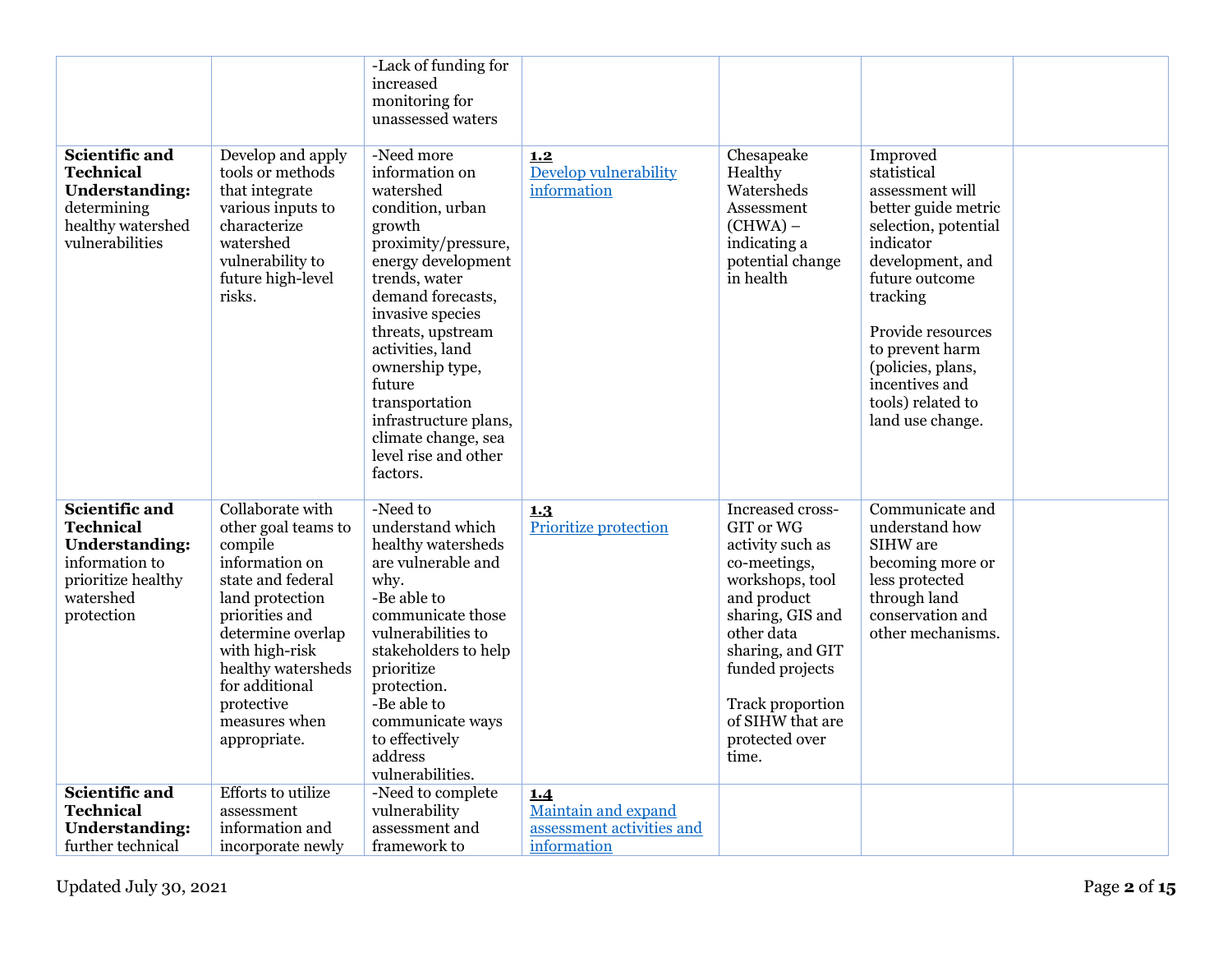| assessment<br>activities                            | available<br>information                                                                                                                                                                                                                                                                                                         | determine<br>additional needs.<br>-Need additional<br>state capacity.<br>-Need to refine<br>audience(s) and<br>potential use of final<br>products to better<br>guide future<br>assessment work.                                                                                                                                                                                |                                                                                                                                                                                                                                                                                                                                                                                                                                   |  |  |
|-----------------------------------------------------|----------------------------------------------------------------------------------------------------------------------------------------------------------------------------------------------------------------------------------------------------------------------------------------------------------------------------------|--------------------------------------------------------------------------------------------------------------------------------------------------------------------------------------------------------------------------------------------------------------------------------------------------------------------------------------------------------------------------------|-----------------------------------------------------------------------------------------------------------------------------------------------------------------------------------------------------------------------------------------------------------------------------------------------------------------------------------------------------------------------------------------------------------------------------------|--|--|
| Population<br>Growth                                | Phase 6 Land<br>Change model<br>outputs related to<br>conversion of<br>natural lands to<br>development                                                                                                                                                                                                                           | Understand how<br>conversion of<br>natural lands to<br>development puts<br>pressure on healthy<br>watersheds                                                                                                                                                                                                                                                                   | 1.2<br>Develop vulnerability<br>information                                                                                                                                                                                                                                                                                                                                                                                       |  |  |
| <b>Public and</b><br>Landowner<br><b>Engagement</b> | Both outreach and<br>education aimed at<br>key stakeholders<br>related to the<br>resources and tools<br>available. Outreach<br>efforts focused on<br>1) the importance<br>and value of local<br>waters, and 2) the<br>tools that are<br>available to protect<br>local waters<br>Developing WIP III<br>informational<br>resources | -The values<br>associated with<br>maintaining healthy<br>watersheds have too<br>often not been<br>adequately or<br>consistently<br>conveyed to local<br>communities.<br>-Communication<br>and outreach with<br>landowners to<br>ensure they are<br>participating in<br>practices that<br>maintain and<br>protect high quality<br>waters on or<br>adjacent to their<br>property | 2.1<br>Outreach, including:<br>effectively conveying<br>information on the status<br>of healthy watersheds to<br>local stakeholders<br>2.2<br>Identify the various tools<br>that may be used,<br>primarily by local<br>governments, to protect<br>healthy watersheds<br>3.2<br>Implement new or<br>improve existing<br>policy/programs/research<br>4.1<br>Provide a valued forum<br>for mutual learning and<br>exploration<br>4.2 |  |  |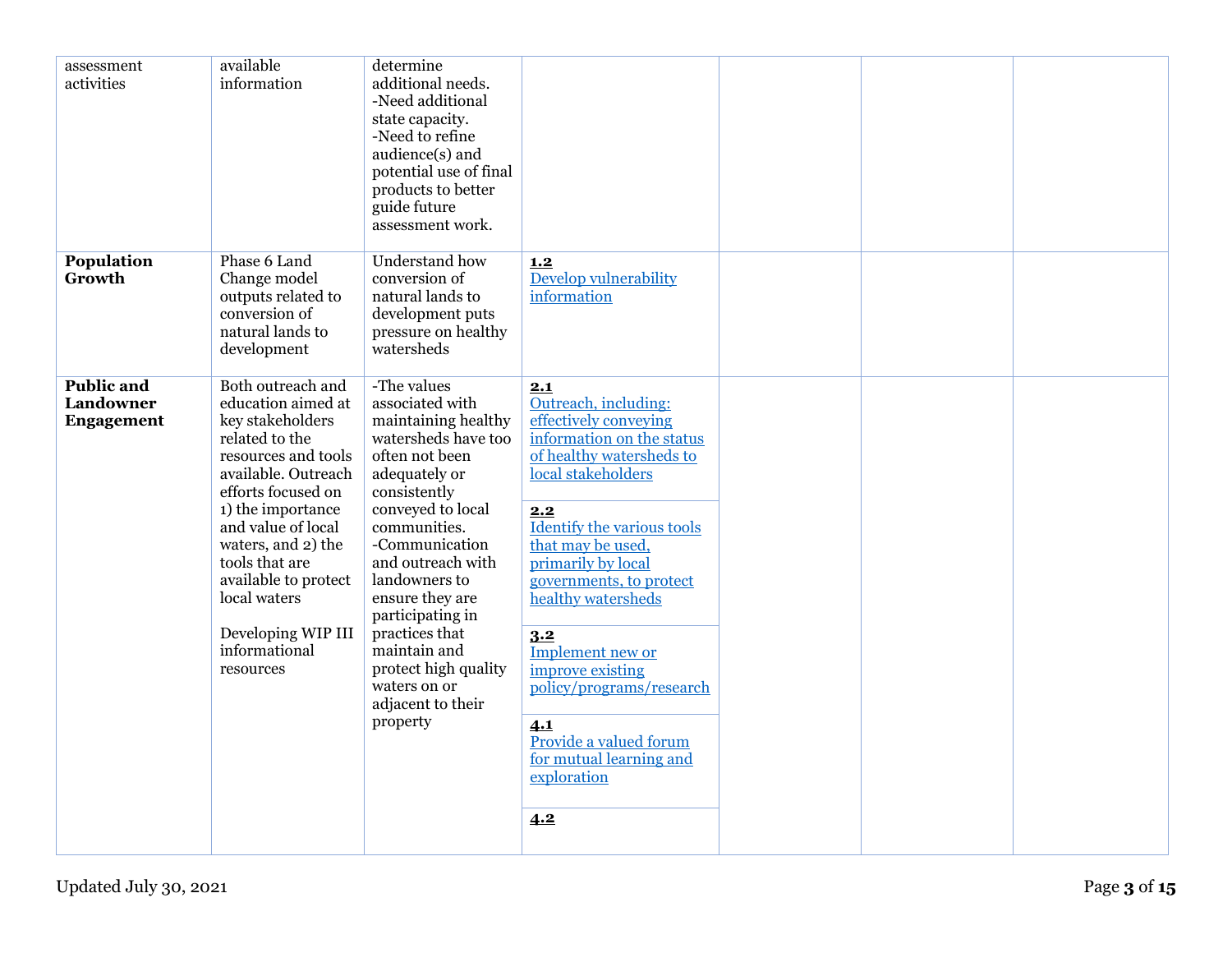|                                                                  |                                                                                                                                                                                                                           |                                                                                                                                                                                                                                                                                               | <b>Develop information</b><br>resources and support<br>communications                                                                              |                                                                                                                                             |                                                                     |  |
|------------------------------------------------------------------|---------------------------------------------------------------------------------------------------------------------------------------------------------------------------------------------------------------------------|-----------------------------------------------------------------------------------------------------------------------------------------------------------------------------------------------------------------------------------------------------------------------------------------------|----------------------------------------------------------------------------------------------------------------------------------------------------|---------------------------------------------------------------------------------------------------------------------------------------------|---------------------------------------------------------------------|--|
| Legislative<br><b>Engagement</b>                                 |                                                                                                                                                                                                                           | -Enhancements are<br>needed for<br>scientific, technical<br>and policy tools,<br>and for approaches<br>to engage and<br>involve local<br>jurisdictions in<br>protection efforts.<br>-Inclusion of<br>healthy watersheds<br>in Phase III WIPs                                                  | 2.1<br>Outreach, including:<br>effectively conveying<br>information on the status<br>of healthy watersheds to<br>local stakeholders                | -Identify if<br>information about<br>healthy<br>watersheds and<br>healthy watershed<br>protection were<br>included in the<br>Phase III WIPs |                                                                     |  |
| Federal<br>Government<br><b>Agency</b><br><b>Engagement</b>      | Continued<br>communication<br>with NOAA, USFS,<br>NPS, USFWS and<br>others.                                                                                                                                               | Need engagement<br>from federal<br>agencies other than<br>EPA in order to fully<br>protect healthy<br>watersheds                                                                                                                                                                              | 3.2<br>Implement new or<br>improve existing<br>policy/programs/research<br>4.2<br>Develop information<br>resources and support<br>communications   |                                                                                                                                             |                                                                     |  |
| <b>State</b><br>Government<br><b>Agency</b><br><b>Engagement</b> | State leadership on<br>federal regulatory<br>programs,<br>primarily the Clean<br>Water Act (CWA)<br>Section 303,<br>antidegradation,<br>and CWA Section<br>319 program funds<br>are closely tied to<br>healthy watersheds | -States have taken<br>different<br>approaches to<br>define and identify<br>healthy watersheds,<br>and likewise have<br>different plans to<br>improve their<br>assessment and<br>monitoring over<br>time.<br>-Need active<br>participation from<br>all<br>states/jurisdictions<br>in the HWGIT | 3.2<br>Implement new or<br>improve existing<br>policy/programs/research<br>4.1<br>Provide a valued forum<br>for mutual learning and<br>exploration | Guest<br>presentation on a<br>healthy watershed<br>or practices to<br>sustain them at<br>each GIT<br>meeting.                               | Post case studies<br>on CBP website as<br>a resource<br>repository. |  |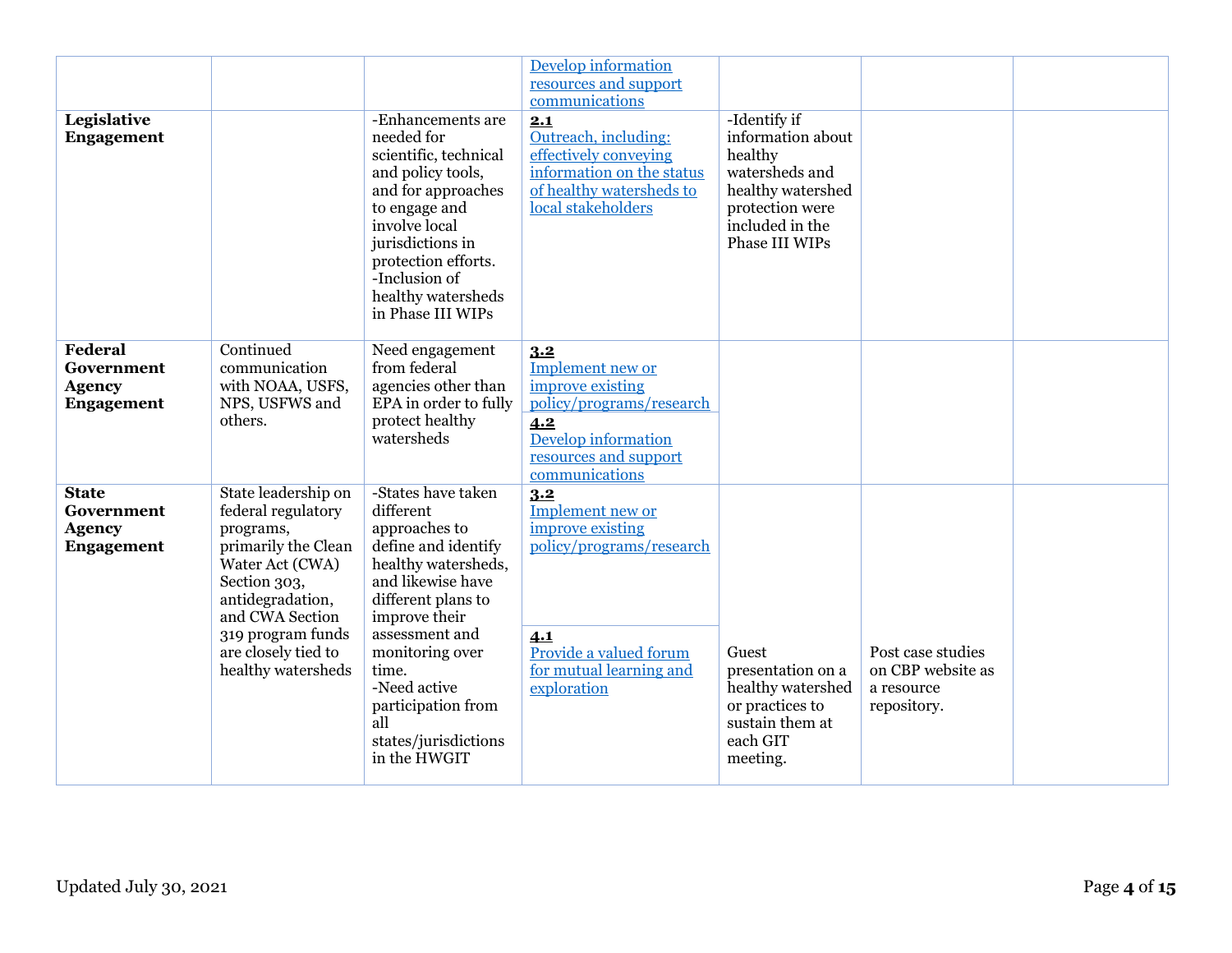| Local<br>Government<br><b>Agency</b><br><b>Engagement</b> | Work related to<br>quantifying and<br>reducing the rate of<br>conversion of<br>natural lands to<br>development.<br>Direct coordination<br>with local<br>stakeholders to get<br>relevant data,<br>information and<br>tools into the<br>hands of managers<br>on the ground. | Need to understand<br>how to package<br>materials in<br>effective manner<br>and how to get<br>those materials to<br>the correct<br>audience/outreach<br>and communication<br>with local decision<br>makers.          | 2.1<br>Outreach, including:<br>effectively conveying<br>information on the status<br>of healthy watersheds to<br>local stakeholders<br>2.2<br><b>Identify the various tools</b><br>that may be used.<br>primarily by local<br>governments, to protect<br>healthy watersheds<br>3.2<br>Implement new or<br>improve existing<br>policy/programs/research                                                                                          |                                                                                                                                                          |                                                                                              |  |
|-----------------------------------------------------------|---------------------------------------------------------------------------------------------------------------------------------------------------------------------------------------------------------------------------------------------------------------------------|----------------------------------------------------------------------------------------------------------------------------------------------------------------------------------------------------------------------|-------------------------------------------------------------------------------------------------------------------------------------------------------------------------------------------------------------------------------------------------------------------------------------------------------------------------------------------------------------------------------------------------------------------------------------------------|----------------------------------------------------------------------------------------------------------------------------------------------------------|----------------------------------------------------------------------------------------------|--|
| <b>Partner</b><br>Coordination                            | Cross-management<br>strategy<br>coordination,<br>alignment for<br>multiple benefits,<br>analysis and data<br>products at a<br>Watershed-wide<br>scale, and access<br>to/connection to<br>federal agencies                                                                 | The usage of<br>existing tools is not<br>universal, even<br>within states.<br>Furthermore, some<br>tools are<br>underdeveloped,<br>poorly supported<br>and unsuited for<br>widespread sharing<br>and/or integration. | 1,2<br>Develop vulnerability<br>information<br>2.1<br>Outreach, including:<br>effectively conveying<br>information on the status<br>of healthy watersheds to<br>local stakeholders<br>3.2<br>Implement new or<br>improve existing<br>policy/programs/research<br>4.1<br>Provide a valued forum<br>for mutual learning and<br>exploration<br>4.2<br>Develop information<br>resources and support<br>communications<br>4.3<br>Promote the science | HWGIT staff will<br>track all cross-<br>outcome actions,<br>meetings, shared<br>resource<br>products,<br>communication<br>and outreach<br>materials etc. | Assess progress of<br>coordination<br>activities and<br>assess if they are<br>meeting goals. |  |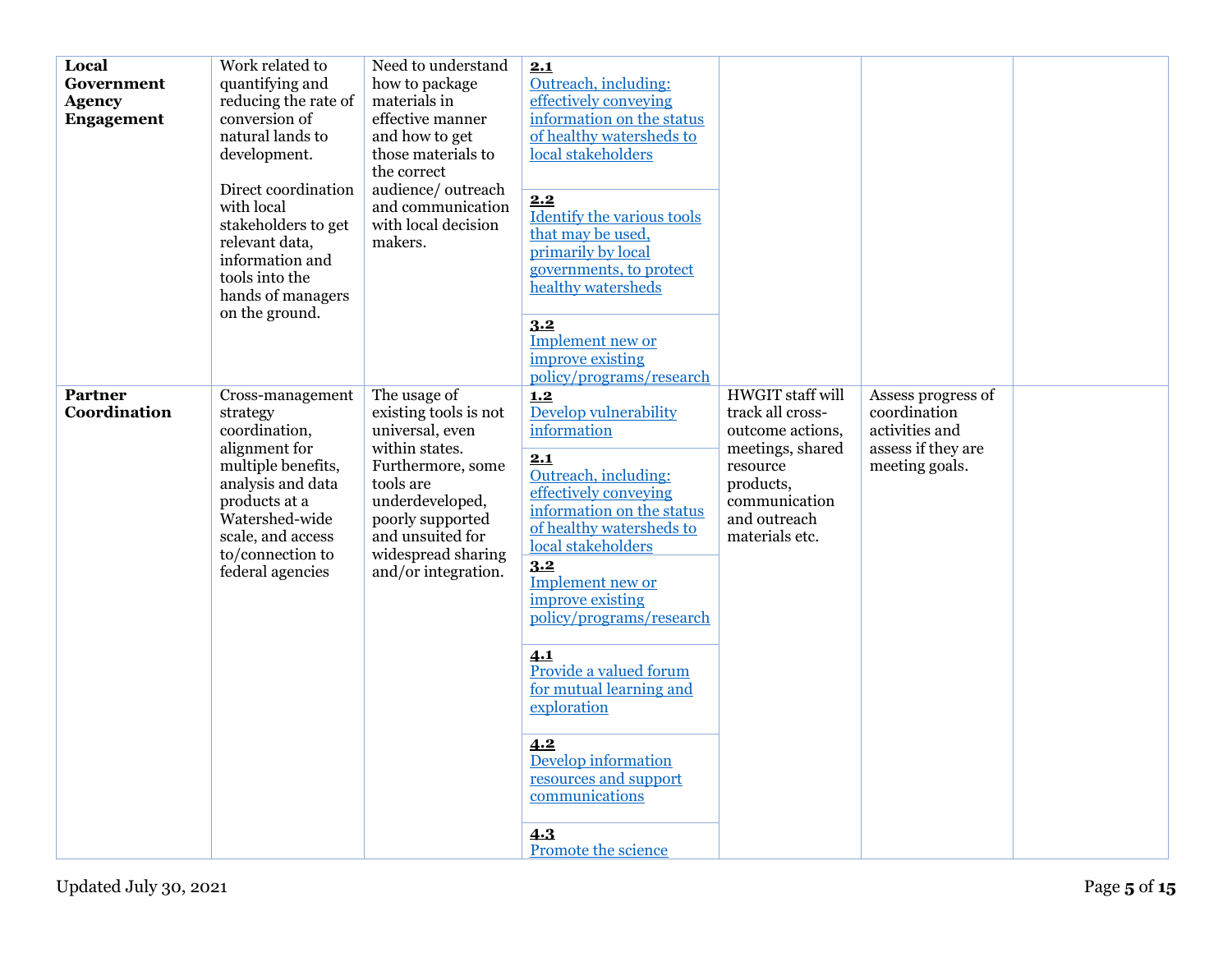| <b>Use Conflict</b>                   | Efforts to integrate<br>living resources<br>priorities with<br>TMDL<br>implementation<br>efforts                 | Competing<br>resources going to<br>other<br>environmental<br>management and<br>assessments such as<br>the TMDL                                                                             | 5.1<br><b>Improved Cross-outcome</b><br>coordination<br>2.1<br>Outreach, including:<br>effectively conveying<br>information on the status<br>of healthy watersheds to<br>local stakeholders |  |  |
|---------------------------------------|------------------------------------------------------------------------------------------------------------------|--------------------------------------------------------------------------------------------------------------------------------------------------------------------------------------------|---------------------------------------------------------------------------------------------------------------------------------------------------------------------------------------------|--|--|
| <b>Funding and</b><br><b>Finances</b> | <b>Efforts to create</b><br>incentives for land<br>conservation in<br>state-identified<br>healthy<br>watersheds. | Need more financial<br>resources so that<br>states and local<br>governments can<br>monitor and<br>manage healthy<br>watersheds; need a<br>way to incentivize<br>and credit<br>conservation | 2.3<br><b>Leverage Funding</b><br>3.2<br>Implement new or<br>improve existing<br>policy/programs/research                                                                                   |  |  |

<span id="page-5-0"></span>

|                 |                                                                      | <b>ACTIONS - 2020-2021</b>                                                                                                                                                                                                                                                                                                                                                                                                    |                                                                             |                                     |                                    |
|-----------------|----------------------------------------------------------------------|-------------------------------------------------------------------------------------------------------------------------------------------------------------------------------------------------------------------------------------------------------------------------------------------------------------------------------------------------------------------------------------------------------------------------------|-----------------------------------------------------------------------------|-------------------------------------|------------------------------------|
| <b>Action #</b> | <b>Description</b>                                                   | <b>Performance Target(s)</b>                                                                                                                                                                                                                                                                                                                                                                                                  | <b>Responsible Party</b><br>(or Parties)                                    | Geographic<br>Location              | <b>Expected</b><br><b>Timeline</b> |
|                 | <b>Management Approach 1: Tracking Healthy Waters and Watersheds</b> |                                                                                                                                                                                                                                                                                                                                                                                                                               |                                                                             |                                     |                                    |
| 1.1             | Continue gathering inventory of<br>healthy watersheds                | HWGIT State Data Leads, and<br>1.<br>HWGIT and CBPO GIS staff will<br>continue to compile data on<br>State-identified healthy waters<br>and watersheds and update the<br>master list and map of State-<br>identified Healthy Waters and<br>Watersheds<br>Investigate the potential to<br>2.<br>harness community-based<br>monitoring to target monitoring<br>in watersheds identified as<br>"threatened" through the<br>CHWA. | HWGIT state leads,<br>1.<br>CBPO GIS Team,<br><b>USGS</b><br>2. HWGIT, STAR | Watershed-wide<br>1.<br>2. Bay-wide | Ongoing<br>1.<br>2. 2021           |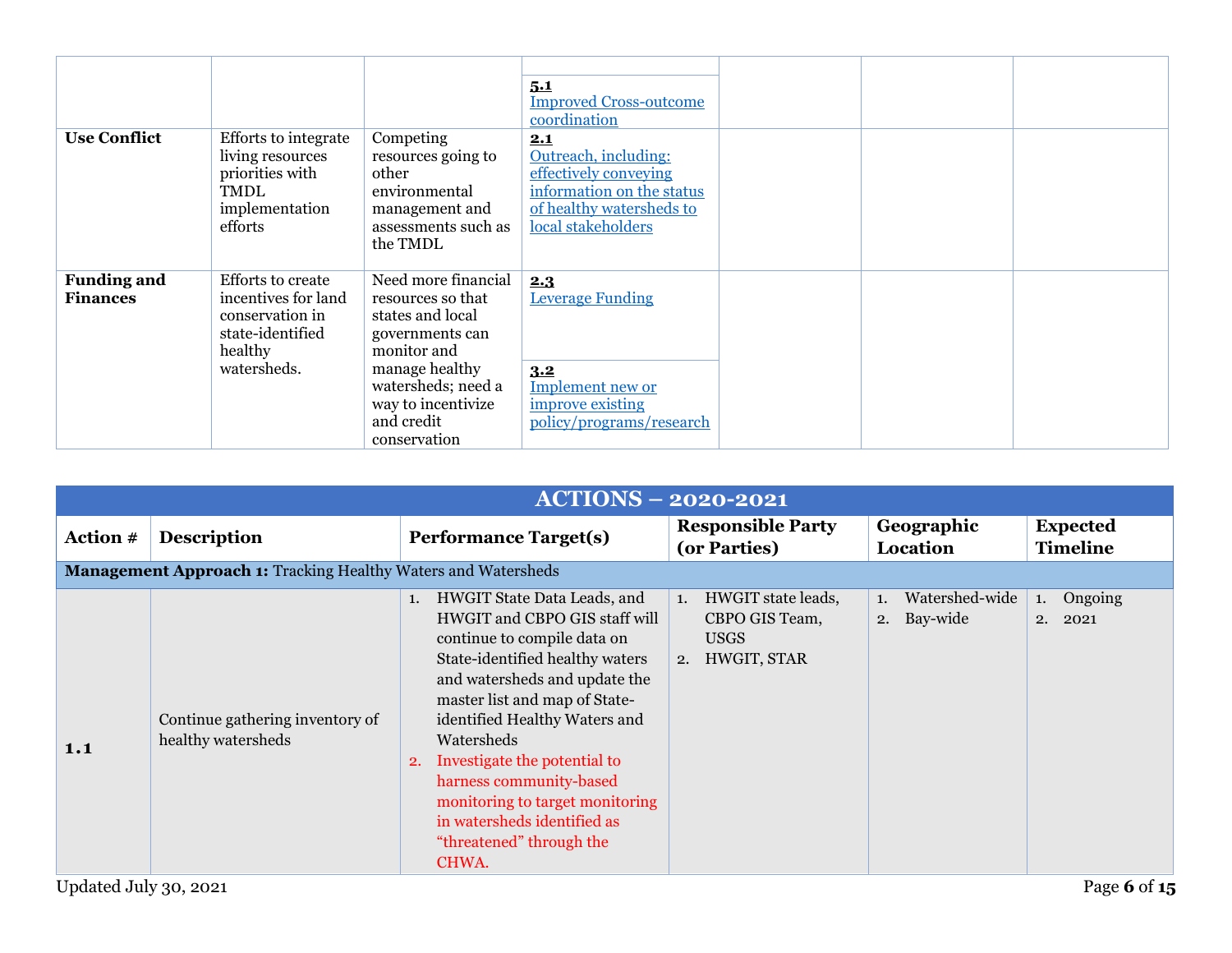<span id="page-6-1"></span><span id="page-6-0"></span>

|          |                                      | <b>ACTIONS - 2020-2021</b>                                                                                                                                                                                                                                                                                                                                                                                                                                                                                                                                                                                                                                                                                                                                                                                                                                                                                             |                                                                                                                                                                                                                             |                                                             |                                    |
|----------|--------------------------------------|------------------------------------------------------------------------------------------------------------------------------------------------------------------------------------------------------------------------------------------------------------------------------------------------------------------------------------------------------------------------------------------------------------------------------------------------------------------------------------------------------------------------------------------------------------------------------------------------------------------------------------------------------------------------------------------------------------------------------------------------------------------------------------------------------------------------------------------------------------------------------------------------------------------------|-----------------------------------------------------------------------------------------------------------------------------------------------------------------------------------------------------------------------------|-------------------------------------------------------------|------------------------------------|
| Action # | <b>Description</b>                   | <b>Performance Target(s)</b>                                                                                                                                                                                                                                                                                                                                                                                                                                                                                                                                                                                                                                                                                                                                                                                                                                                                                           | <b>Responsible Party</b><br>(or Parties)                                                                                                                                                                                    | Geographic<br>Location                                      | <b>Expected</b><br><b>Timeline</b> |
|          |                                      |                                                                                                                                                                                                                                                                                                                                                                                                                                                                                                                                                                                                                                                                                                                                                                                                                                                                                                                        |                                                                                                                                                                                                                             |                                                             |                                    |
| 1.2      | Develop vulnerability<br>information | 1. Assess which vulnerability<br>factors are most important to<br>consider.<br>a. Assist jurisdictions in<br>considering how to<br>incorporate signals of<br>change in SIHW<br>assessments.<br>b. Investigate how to report on<br>whether we have lost any<br><b>SIHW</b> since agreement was<br>signed.<br>2. Quantify impact of land<br>conversion on healthy<br>watersheds and habitats<br>(LUMM).<br>3. Work with HWGIT and Habitat<br><b>GIT</b> to identify factors<br>influencing vulnerability of<br>healthy watersheds and habitats<br>4. Prototype some options related<br>to "spectrum of watershed<br>health and vulnerability"<br>5. Solicit guidance on additional<br>vulnerability metrics and<br>indicator development from<br><b>STAC</b><br>6. Conduct statistical analyses of<br>the vulnerability metrics and<br>diagnostic measures of<br>watershed health to develop<br>vulnerability indicators | 1. HWGIT, CBPO GIS<br>Team, USGS<br>2. CBPO USGS, Land Use<br><b>WG</b><br>3. HWGIT, HGIT, USGS<br>4. HWGIT, LUWG, CBPO<br><b>GIS Team, USGS</b><br>5. HWGIT, STAC, USGS<br>6. HWGIT, CBPO GIS<br>Team, USGS,<br>contractor | 1. Watershed-wide<br>2. Watershed-wide                      | $1.2020 - 2021$<br>$2.2020 - 2021$ |
|          | <b>Prioritize protection</b>         | 1. Assess protected status of<br>healthy watersheds<br>2. Compile and publish bi-annual                                                                                                                                                                                                                                                                                                                                                                                                                                                                                                                                                                                                                                                                                                                                                                                                                                | 1. HWGIT<br>2. CBPO GIS Team, NPS,<br><b>USGS</b>                                                                                                                                                                           | 1. Watershed-wide<br>2. Watershed-wide<br>3. Watershed-wide | 1. Ongoing<br>2. Ongoing<br>3.2020 |
| 1.3      |                                      | <b>Chesapeake Bay Protected</b><br><b>Lands Dataset</b>                                                                                                                                                                                                                                                                                                                                                                                                                                                                                                                                                                                                                                                                                                                                                                                                                                                                | 3. HWGIT, CBPO GIS<br>Team, USGS                                                                                                                                                                                            | 4. Watershed-wide                                           | 4. 2020-2021                       |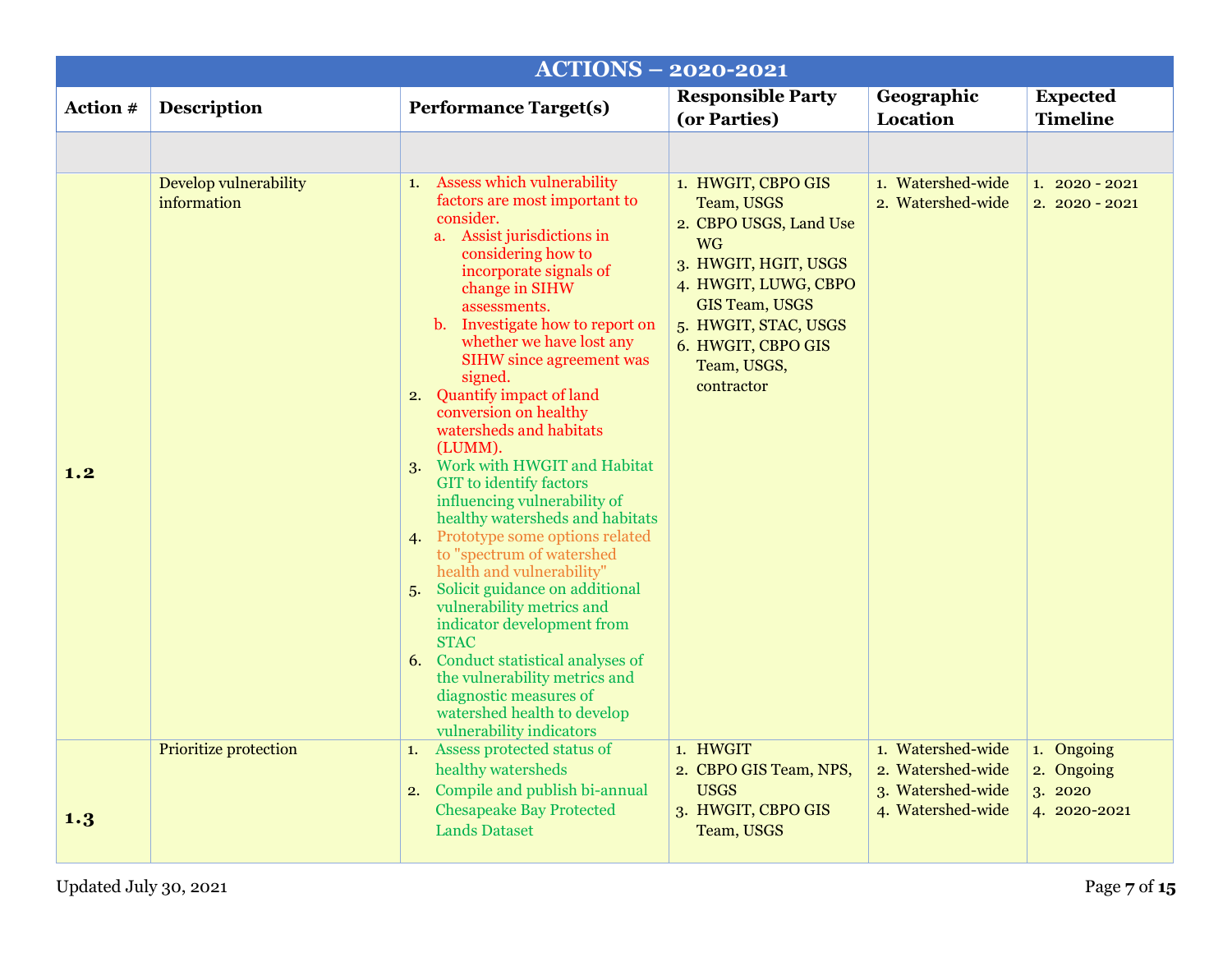<span id="page-7-0"></span>

|          |                                                              | <b>ACTIONS - 2020-2021</b>                                                                                                                                                                                                                                                                                                                                                                                                                                                                                                                                                                |                                                                                                                |                                        |                                            |
|----------|--------------------------------------------------------------|-------------------------------------------------------------------------------------------------------------------------------------------------------------------------------------------------------------------------------------------------------------------------------------------------------------------------------------------------------------------------------------------------------------------------------------------------------------------------------------------------------------------------------------------------------------------------------------------|----------------------------------------------------------------------------------------------------------------|----------------------------------------|--------------------------------------------|
| Action # | <b>Description</b>                                           | <b>Performance Target(s)</b>                                                                                                                                                                                                                                                                                                                                                                                                                                                                                                                                                              | <b>Responsible Party</b><br>(or Parties)                                                                       | Geographic<br><b>Location</b>          | <b>Expected</b><br><b>Timeline</b>         |
|          |                                                              | a. Oversee HWGIT funding<br>contract to improve data<br>collection and the way the<br><b>CBP Protected Lands</b><br>indicator is maintained<br>3. Investigate updating the Farms<br>and Forests CCP Priority with<br>high-resolution land use/cover<br>data<br>Investigate additional threats to<br>4.<br>high-valued lands using best<br>available data related to<br>development pressure and<br>forest, farmland and wetland<br>conversion utilizing the results<br>of the Land Use Methods and<br>Metrics Outcome as well as the<br><b>CHWA</b> (pending LUMM rates of<br>conversion) | 4. HWGIT, CBPO GIS<br>Team, LUWG, USGS                                                                         |                                        |                                            |
| 1.4      | Maintain and expand assessment<br>activities and information | Oversee implementation of the<br>$\mathbf{1}$ .<br><b>Chesapeake Healthy</b><br><b>Watersheds Assessment.</b><br>a. Technical review of data<br>and Tetra Tech report,<br>review .gdb and associated<br>data, familiarize with<br>methods, datasets<br>b. Assess CHWA results and<br>next steps for measuring<br>progress towards achieving<br>the Healthy Watersheds<br>Outcome.<br><b>Relate CHWA information</b><br>c.<br>to impaired waters and<br>pollution information                                                                                                              | 1. HWGIT, CBPO GIS<br>Team, USGS, MDE,<br>Contractor<br>2. HWGIT, CBPO GIS<br>Team, Land Use WG,<br>STAR, USGS | 1. Watershed-wide<br>2. Watershed-wide | $2020 - 2021$<br>1.<br>2.<br>$2020 - 2021$ |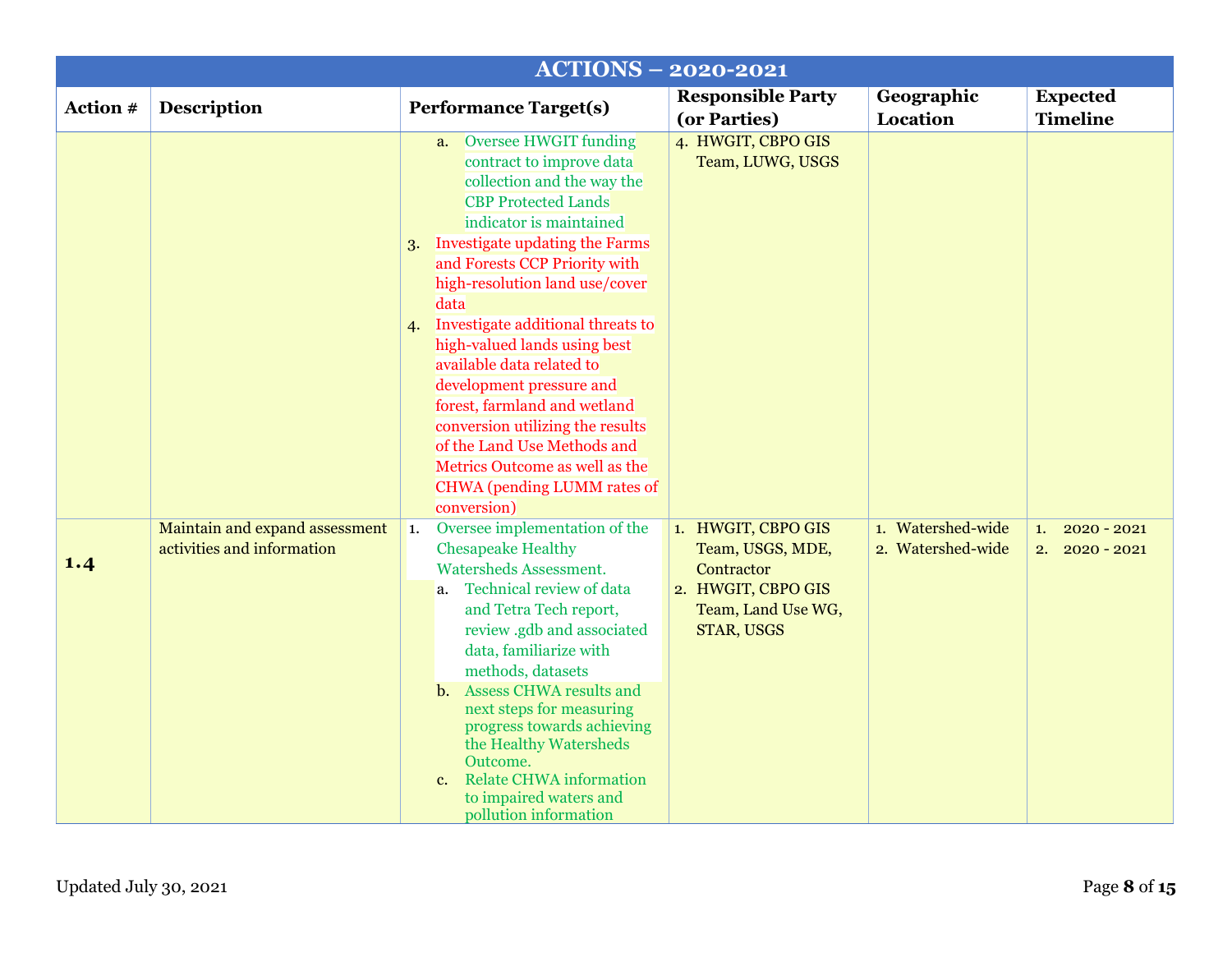<span id="page-8-0"></span>

|          |                                                                                                                                                                  | <b>ACTIONS - 2020-2021</b>                                                                                                                                                                                                                                                                                                                                                                                                                                                                                                                                                                                                                                                                                                                                 |                                                                            |                                        |                                    |
|----------|------------------------------------------------------------------------------------------------------------------------------------------------------------------|------------------------------------------------------------------------------------------------------------------------------------------------------------------------------------------------------------------------------------------------------------------------------------------------------------------------------------------------------------------------------------------------------------------------------------------------------------------------------------------------------------------------------------------------------------------------------------------------------------------------------------------------------------------------------------------------------------------------------------------------------------|----------------------------------------------------------------------------|----------------------------------------|------------------------------------|
| Action # | <b>Description</b>                                                                                                                                               | <b>Performance Target(s)</b>                                                                                                                                                                                                                                                                                                                                                                                                                                                                                                                                                                                                                                                                                                                               | <b>Responsible Party</b><br>(or Parties)                                   | Geographic<br>Location                 | <b>Expected</b><br><b>Timeline</b> |
|          |                                                                                                                                                                  | d. Publish CHWA in CBP<br><b>Open Data and ArcGIS</b><br>online<br>e. Assess changing conditions<br>for all land cover metrics<br>included in the CHWA<br>f. Investigate best methods for<br>keeping the CHWA updated<br><b>Oversee GIT Funding</b><br>g.<br>project: Implementation of<br><b>Chesapeake Healthy</b><br><b>Watersheds Assessment</b><br>in Maryland's Tier II<br>watersheds<br>2. Investigate specific tracking<br>questions outlined by GIT<br>members and interested parties:<br>a. Work with STAR to<br>determine current and<br>future monitoring needs and<br>outline gaps<br>b. Explore the develop new<br>watershed characteristics of<br>health and vulnerability<br>using high resolution<br>imagery and track them over<br>time. |                                                                            |                                        |                                    |
|          |                                                                                                                                                                  | <b>Management Approach 2:</b> Local Leadership – strengthen local commitment and capacity to protect their healthy watersheds                                                                                                                                                                                                                                                                                                                                                                                                                                                                                                                                                                                                                              |                                                                            |                                        |                                    |
| 2.1      | Outreach, including: effectively<br>conveying information on the<br>status of healthy watersheds to<br>local stakeholders                                        | <b>1.</b> Work collectively to improve<br>outreach strategies, and better<br>get the word out across multiple<br><b>Management Strategies to</b><br>determine the best approaches                                                                                                                                                                                                                                                                                                                                                                                                                                                                                                                                                                          | 1. HWGIT, LLWG, CBP<br>Comm Team, LGAC<br>2. HWGIT, Local<br>Leadership WG | 1. Watershed-wide<br>2. Watershed-wide | 1. Ongoing<br>2. 2020-2021         |
|          | Translate, communicate and<br>develop materials to convey local<br>engagement needs related to<br>sustaining healthy watersheds<br>and reducing land conversion. | and methods for reaching key<br>stakeholders<br>2. Work with Local Leadership<br>Workgroup (LLWG),<br>Communications WG, and<br><b>LGAC</b> to implement Local<br><b>Engagement Strategy (as it</b><br>related to healthy watersheds)                                                                                                                                                                                                                                                                                                                                                                                                                                                                                                                      |                                                                            |                                        |                                    |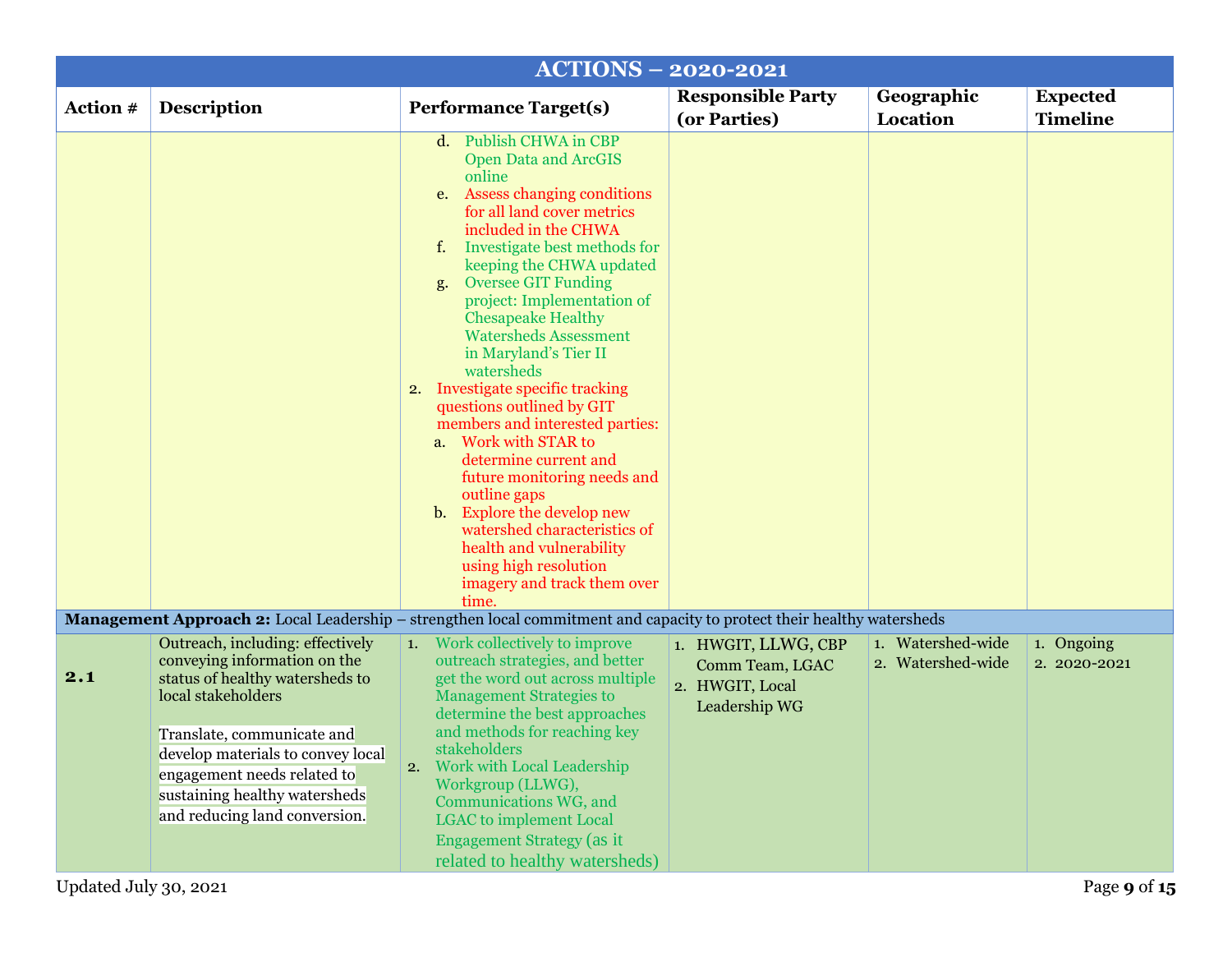|                       |                    |                                                                                                                                                                                                                                                                                                                                                                                                                                                                                                                                                                                                                                                                                                                                                                                                                                                                                                                                                                                                                                           | <b>ACTIONS - 2020-2021</b>               |                        |                                    |
|-----------------------|--------------------|-------------------------------------------------------------------------------------------------------------------------------------------------------------------------------------------------------------------------------------------------------------------------------------------------------------------------------------------------------------------------------------------------------------------------------------------------------------------------------------------------------------------------------------------------------------------------------------------------------------------------------------------------------------------------------------------------------------------------------------------------------------------------------------------------------------------------------------------------------------------------------------------------------------------------------------------------------------------------------------------------------------------------------------------|------------------------------------------|------------------------|------------------------------------|
| Action #              | <b>Description</b> | <b>Performance Target(s)</b>                                                                                                                                                                                                                                                                                                                                                                                                                                                                                                                                                                                                                                                                                                                                                                                                                                                                                                                                                                                                              | <b>Responsible Party</b><br>(or Parties) | Geographic<br>Location | <b>Expected</b><br><b>Timeline</b> |
|                       |                    | a. Coordinate with others on<br>how to effectively compile<br>and package resources for<br>use in CBP outreach<br>materials.<br>b. Incorporate Healthy<br><b>Watersheds TMDL</b><br>Forest/Conserved<br><b>Lands Retention Study</b><br>Phase III and other related<br><b>Land Use</b><br><b>Options Evaluation</b><br>Products (completed GIT<br>funding project)<br>Development of cross<br>c.<br>outcome materials for local<br>elected officials and other<br>stakeholder audiences<br>to convey policies, planning<br>incentives and tools to<br>reduce conversion.<br>1. FY 2019 GIT<br>funding project<br>with Habitat GIT:<br>"Improved<br><b>Technical Service</b><br>Delivery to land<br>owners".<br>2. Work with LLWG to<br>include healthy<br>watersheds related<br>content in FY19 GIT<br>funding project,<br>"Cross Outcome<br>Watershed<br>Educational<br>Materials".<br>d. Identify 1-2 case pilot<br>jurisdictions where healthy<br>watersheds are present, and<br>they have demonstrated the<br>desire to sustain them. |                                          |                        |                                    |
| Updated July 30, 2021 |                    |                                                                                                                                                                                                                                                                                                                                                                                                                                                                                                                                                                                                                                                                                                                                                                                                                                                                                                                                                                                                                                           |                                          |                        | Page 10 of 15                      |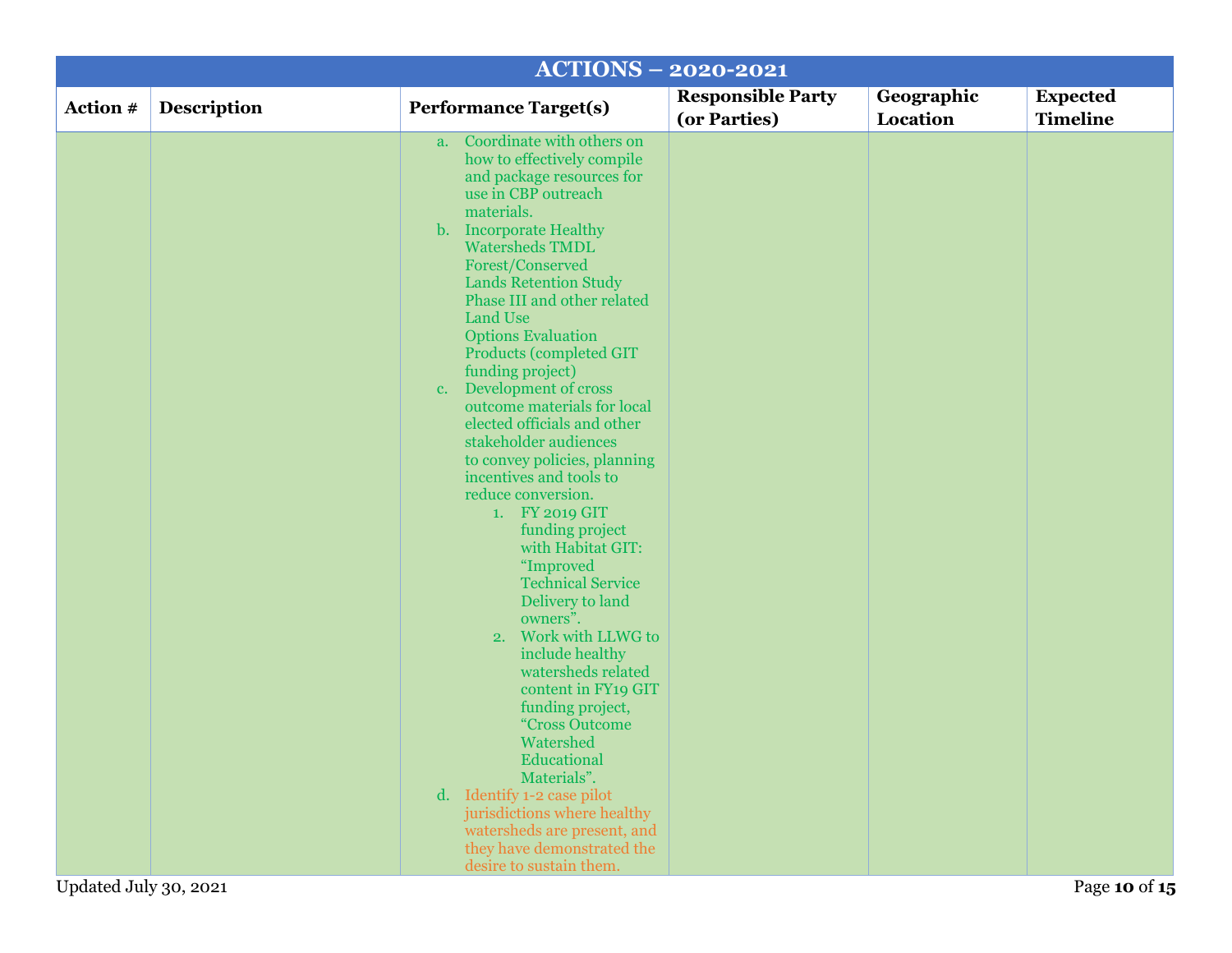<span id="page-10-1"></span><span id="page-10-0"></span>

|                 |                                                                                                                     | <b>ACTIONS - 2020-2021</b>                                                                                                                                                                                                                                                                                                                                                                                                                                                                                                                                                                                                                                                                   |                                                                           |                                           |                                        |
|-----------------|---------------------------------------------------------------------------------------------------------------------|----------------------------------------------------------------------------------------------------------------------------------------------------------------------------------------------------------------------------------------------------------------------------------------------------------------------------------------------------------------------------------------------------------------------------------------------------------------------------------------------------------------------------------------------------------------------------------------------------------------------------------------------------------------------------------------------|---------------------------------------------------------------------------|-------------------------------------------|----------------------------------------|
| <b>Action #</b> | <b>Description</b>                                                                                                  | <b>Performance Target(s)</b>                                                                                                                                                                                                                                                                                                                                                                                                                                                                                                                                                                                                                                                                 | <b>Responsible Party</b><br>(or Parties)                                  | Geographic<br><b>Location</b>             | <b>Expected</b><br><b>Timeline</b>     |
|                 |                                                                                                                     | (What actions have been                                                                                                                                                                                                                                                                                                                                                                                                                                                                                                                                                                                                                                                                      |                                                                           |                                           |                                        |
| 2.2             | Identify the various tools that<br>may be used, primarily by local<br>governments, to protect healthy<br>watersheds | successful there?).<br>1. Gather, summarize and place on<br>the Chesapeake Bay Program<br>website or other locations as<br>determined in the Local<br><b>Leadership Management</b><br>Strategy an approach for<br>improving transfer of knowledge<br>to locals, existing studies and<br>reports on the costs, benefits<br>and effectiveness of both local<br>and state level land use policy<br>options, incentives and planning<br>tools<br>Oversee shared GIT funding<br>2.<br>project with Habitat GIT:<br><b>Improved technical service</b><br>delivery to landowners:<br>Achieving multiple CBP<br>outcomes (assure resources<br>from HWGIT projects are<br>incorporated into project). | 1. HWGIT, Local<br>Leadership WG<br>2. HWGIT, Habitat GIT,<br>Contractors | 1. Watershed-wide<br>2. Watershed-wide    | 1. 2020-2021<br>$2. \quad 2020 - 2021$ |
| 2.3             | <b>Leverage Funding</b>                                                                                             | Incorporate healthy watershed<br>1.<br>protection into the RFPs and<br>scoring tools used to award<br>federal and state water quality<br>grants.                                                                                                                                                                                                                                                                                                                                                                                                                                                                                                                                             | 1. HWGIT                                                                  | Watershed-wide<br>1.                      | 1. Ongoing                             |
|                 | Management Approach 3: Federal and State Leadership                                                                 |                                                                                                                                                                                                                                                                                                                                                                                                                                                                                                                                                                                                                                                                                              |                                                                           |                                           |                                        |
| 3.1             | <b>Leverage Funding</b>                                                                                             | Oversee GIT funding project:<br>1.<br><b>Chesapeake Intensive</b><br><b>Conservation Finance</b><br>Workshop (co-sponsored with<br>Land Conservation WG)<br>a. Investigate how to link with<br><b>HWGIT</b> priorities.                                                                                                                                                                                                                                                                                                                                                                                                                                                                      | HWGIT,CCP,<br>LTA,<br>1.<br><b>Contractors</b><br>2. HWGIT, USGS NRCS     | Watershed-wide<br>1.<br>2. Watershed-wide | 1.2020<br>2.2020-2021                  |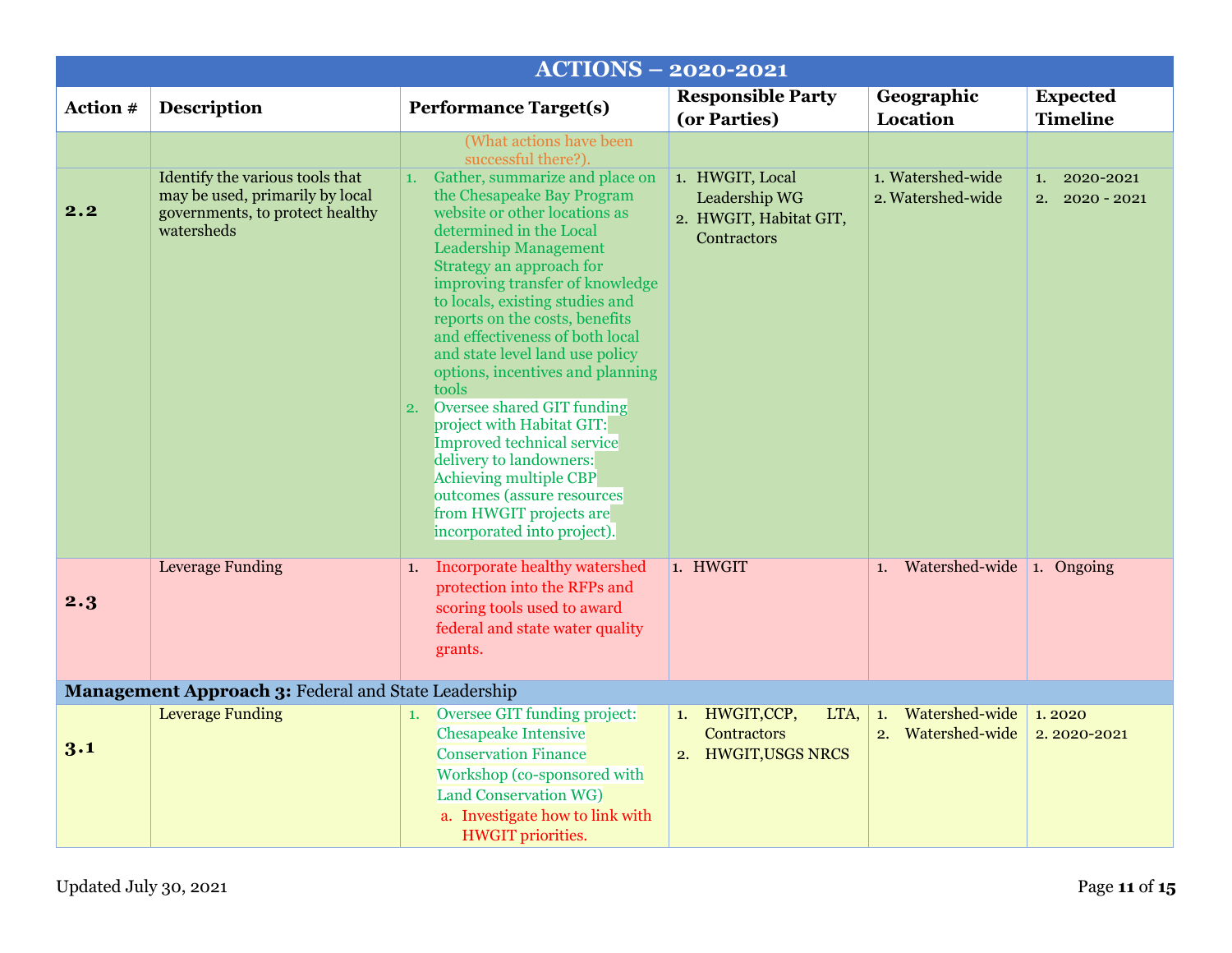<span id="page-11-0"></span>

|          | <b>ACTIONS - 2020-2021</b>                                       |                                                                                                                                                                                                                                                                                                                                                                                                                                                                                                                                                                                                                                                                                                                                                                                                                                                                                                                                                                                                     |                                                                                                                      |                                                                                                      |                                                                                                                |  |
|----------|------------------------------------------------------------------|-----------------------------------------------------------------------------------------------------------------------------------------------------------------------------------------------------------------------------------------------------------------------------------------------------------------------------------------------------------------------------------------------------------------------------------------------------------------------------------------------------------------------------------------------------------------------------------------------------------------------------------------------------------------------------------------------------------------------------------------------------------------------------------------------------------------------------------------------------------------------------------------------------------------------------------------------------------------------------------------------------|----------------------------------------------------------------------------------------------------------------------|------------------------------------------------------------------------------------------------------|----------------------------------------------------------------------------------------------------------------|--|
| Action # | <b>Description</b>                                               | <b>Performance Target(s)</b>                                                                                                                                                                                                                                                                                                                                                                                                                                                                                                                                                                                                                                                                                                                                                                                                                                                                                                                                                                        | <b>Responsible Party</b><br>(or Parties)                                                                             | Geographic<br><b>Location</b>                                                                        | <b>Expected</b><br><b>Timeline</b>                                                                             |  |
|          |                                                                  | 2. Investigate how to incorporate<br><b>SIHW or CHWA into NRCS</b><br>source water protection funding<br>and efforts by Chesapeake<br><b>Conservation Partnership to</b><br>protect drinking water.<br>(coordination with 1.3)                                                                                                                                                                                                                                                                                                                                                                                                                                                                                                                                                                                                                                                                                                                                                                      |                                                                                                                      |                                                                                                      |                                                                                                                |  |
| 3.2      | Implement new or improve<br>existing<br>policy/programs/research | Guide development of GIT<br>1.<br>Funding project:<br>a. Implementation of<br><b>Chesapeake Healthy</b><br><b>Watersheds Assessment in</b><br>Maryland's Tier II<br>watersheds<br>Work with other<br>b.<br>Jurisdictions to identify<br>other state specific datasets<br>that can/should be<br>incorporated into future<br>assessments.<br>2. Investigate whether HW can be<br>a factor in NRCS Source water<br>protection funding.<br>3. Present CHWA to NOAA's<br>North Atlantic Regional Team.<br><b>Engage with federal agencies</b><br>4.<br>other than EPA (such as FERC<br>and DOT) to leverage<br>opportunities within those<br>agencies so that they can set the<br>stage for state and local<br>governments to further healthy<br>watershed protection<br>Continue integrating healthy<br>5.<br>watershed protection into EPA<br>water programs. Thus far EPA<br>has made progress on<br>integrating protection in the 319<br>program, 303(d) program and<br>into source water protection | 1. MHWGIT, MDE<br>2. MHWGIT, VA DOF<br>3. MHWGIT, NOAA<br>4. HWGIT, EPA, Other<br>feds.<br>5. HWGIT, EPA<br>6. HWGIT | 1. Watershed-wide,<br><b>MD</b><br>2. Watershed-wide<br>3. NA<br>4. NA<br>5. NA<br>6. Watershed-wide | 2020-2021<br>1.<br>2020-2021<br>2.<br>2020-2021<br>3.<br>2020-2021<br>4.<br>2020-2021<br>5.<br>6.<br>2020-2021 |  |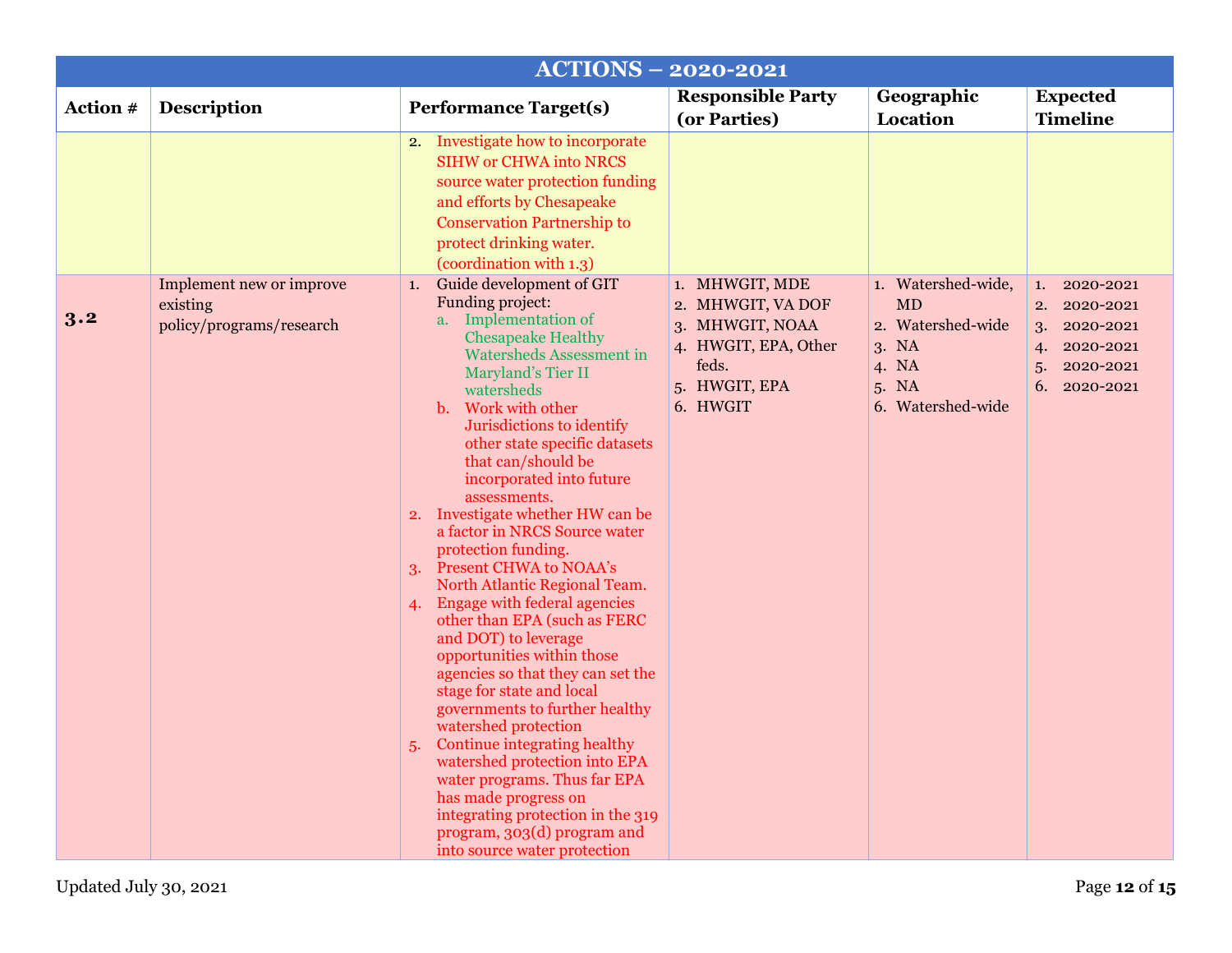<span id="page-12-3"></span><span id="page-12-2"></span><span id="page-12-1"></span><span id="page-12-0"></span>

| <b>ACTIONS - 2020-2021</b>                                |                                                                                                                                                           |                                                                                                                                                                                                                                                                                                                                      |                                                           |                               |                                                          |  |  |
|-----------------------------------------------------------|-----------------------------------------------------------------------------------------------------------------------------------------------------------|--------------------------------------------------------------------------------------------------------------------------------------------------------------------------------------------------------------------------------------------------------------------------------------------------------------------------------------|-----------------------------------------------------------|-------------------------------|----------------------------------------------------------|--|--|
| Action #                                                  | <b>Description</b>                                                                                                                                        | <b>Performance Target(s)</b>                                                                                                                                                                                                                                                                                                         | <b>Responsible Party</b><br>(or Parties)                  | Geographic<br>Location        | <b>Expected</b><br><b>Timeline</b>                       |  |  |
|                                                           |                                                                                                                                                           | Share information on newly<br>6.<br>launched Healthy Watersheds<br><b>Consortium Grant and annual</b><br>opportunities for states and<br>others to submit proposals for<br>sub-grants                                                                                                                                                |                                                           |                               |                                                          |  |  |
| <b>Management Approach 4: Support State-based Efforts</b> |                                                                                                                                                           |                                                                                                                                                                                                                                                                                                                                      |                                                           |                               |                                                          |  |  |
| 4.1                                                       | Provide a valued forum for<br>mutual learning and exploration                                                                                             | Continue meeting 2-4 times a year<br>and at meetings continue hosting<br>case study presentations related to<br>healthy watershed<br>protection/tracking                                                                                                                                                                             | 1. HWGIT                                                  | 1. NA                         | 1. Ongoing                                               |  |  |
| 4.2                                                       | Develop information resources<br>and support communications                                                                                               | 1. Work with Communications<br>Team to develop messages and<br>resources<br>2. Share presentations, slides,<br>pictures, graphics, to help<br>partner agency staff prepare<br>presentations, reports, etc. with<br>effective healthy watersheds<br>messages.                                                                         | 1. HWGIT,<br><b>Communications Team</b><br>2. HWGIT       | 1. NA<br>2. NA                | Ongoing<br>1.<br>Ongoing<br>2.                           |  |  |
| 4.3                                                       | Promote the science                                                                                                                                       | Continue to work with the<br><b>Chesapeake Bay Program and</b><br>partners to quantify and incorporate<br>conservation practices into the<br>Chesapeake watershed modeling<br>efforts and to explore how land use<br>protections might be used to<br>quantify future pollutant load<br>reduction incentives for land<br>conservation | 1. HWGIT, USGS                                            | Watershed-wide<br>1.          | Ongoing<br>1.                                            |  |  |
|                                                           | <b>Management Approach 5:</b> Improved cooperation, coordination and integration                                                                          |                                                                                                                                                                                                                                                                                                                                      |                                                           |                               |                                                          |  |  |
| 5.1                                                       | <b>Improved Cross Outcome</b><br><b>Coordination: Committed</b><br>coordination and cooperation<br>with key CBP workgroups<br>to assure shared resources, | 1. HWGIT staff to attend meetings<br>of "sibling" groups to facilitate<br>coordination.<br>Investigate how to<br>a.<br>incorporate the results of                                                                                                                                                                                    | 1. HWGIT, "sibling" WGs<br>2. HWGIT, SHWG,<br><b>FHWG</b> | 1. NA<br>2.NA<br>3.NA<br>4.NA | 1.2020-2021<br>2.2020-2021<br>3.2020-2021<br>4.2020-2021 |  |  |
| Updated July 30, 2021<br>Page 13 of 15                    |                                                                                                                                                           |                                                                                                                                                                                                                                                                                                                                      |                                                           |                               |                                                          |  |  |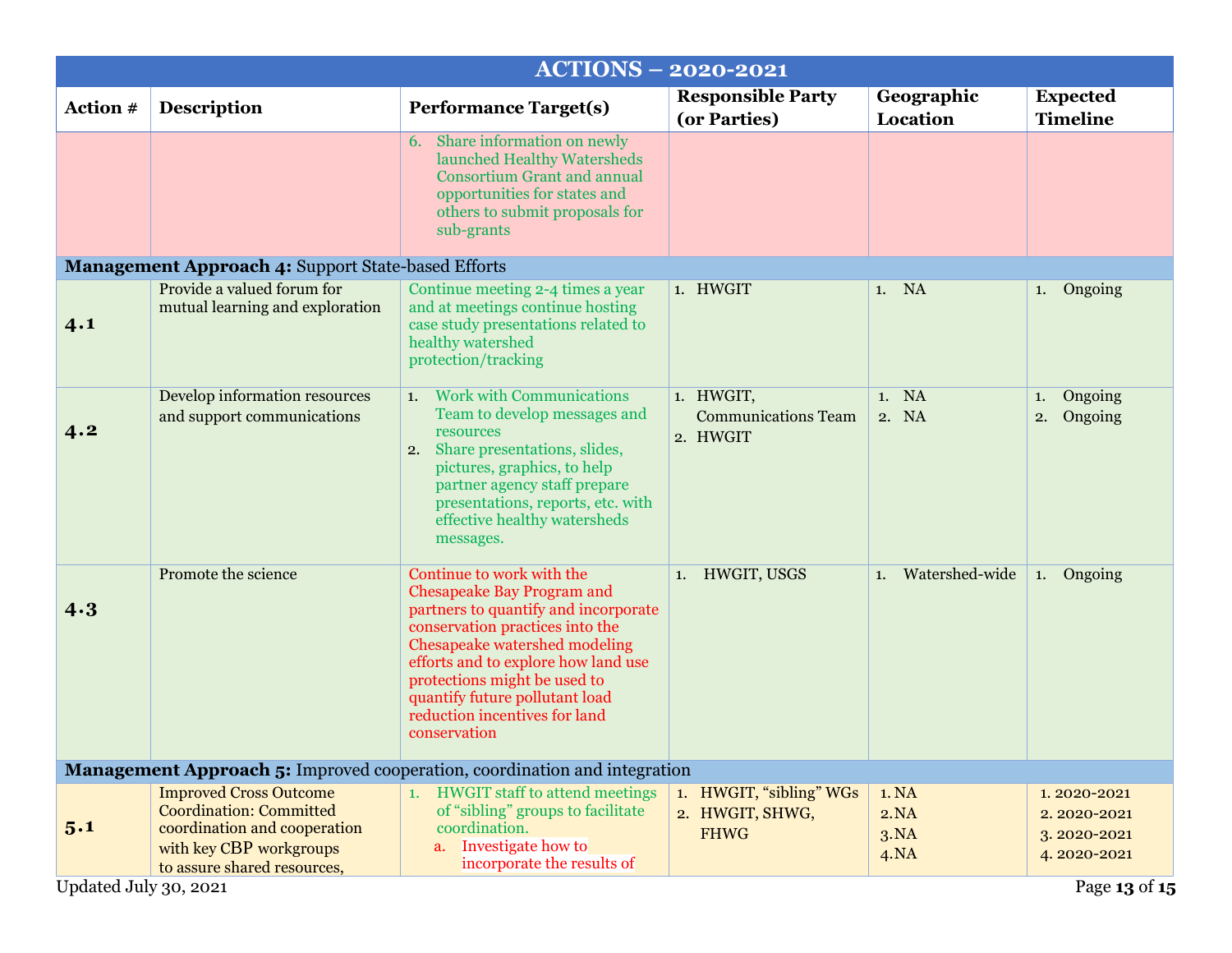| <b>ACTIONS - 2020-2021</b> |                                                                                                                                                                                                                                                                                                                                                                                          |                                                                                                                                                                                                                                                                                                                                                                                                                                                                                                                                                                                                                                                                                                                                                                                                                                                                                                                                                                                                                                                                                                                                                                                               |                                                                                                                                                                   |                        |                                    |
|----------------------------|------------------------------------------------------------------------------------------------------------------------------------------------------------------------------------------------------------------------------------------------------------------------------------------------------------------------------------------------------------------------------------------|-----------------------------------------------------------------------------------------------------------------------------------------------------------------------------------------------------------------------------------------------------------------------------------------------------------------------------------------------------------------------------------------------------------------------------------------------------------------------------------------------------------------------------------------------------------------------------------------------------------------------------------------------------------------------------------------------------------------------------------------------------------------------------------------------------------------------------------------------------------------------------------------------------------------------------------------------------------------------------------------------------------------------------------------------------------------------------------------------------------------------------------------------------------------------------------------------|-------------------------------------------------------------------------------------------------------------------------------------------------------------------|------------------------|------------------------------------|
| Action #                   | <b>Description</b>                                                                                                                                                                                                                                                                                                                                                                       | <b>Performance Target(s)</b>                                                                                                                                                                                                                                                                                                                                                                                                                                                                                                                                                                                                                                                                                                                                                                                                                                                                                                                                                                                                                                                                                                                                                                  | <b>Responsible Party</b><br>(or Parties)                                                                                                                          | Geographic<br>Location | <b>Expected</b><br><b>Timeline</b> |
|                            | information and priorities while<br>reducing duplication of efforts.<br>Key complementary groups<br>include:<br>Stream Health, Fish Habitat,<br><b>Brook Trout, Climate Resiliency,</b><br>Protected Lands, Land Use,<br>Forestry, Wetlands, Local<br>leadership*, LGAC*,<br>Communications*<br>(*See section 2.1 and 4.2 for<br>specific local engagement and<br>communication actions) | the "Climate Change"<br>Indicators for the<br><b>Chesapeake Bay Program:</b><br>An Implementation<br>Strategy" into the HW<br>Outcome. (CRWG)<br><b>Track forest cover and</b><br>$\mathbf{b}$ .<br>provide regular updates on<br>forest gain/loss (FWG)<br><b>Conduct GIS assessments to</b><br>$\mathbf{c}$ .<br>identify key high value<br>brook trout habitat to<br>conserve and those areas<br>that are considered marginal<br>and in need of restoration<br>(HGIT, FHWG) (utilizing<br>Cross GIT mapping and<br>other CBP resources).<br>d. Expand assessment<br>activities and information<br>for forests and forest<br>conservation (with input<br>and cooperation with<br>Forestry and Land use work<br>groups).<br>2. Investigate how the CHWA can<br>help inform other outcome<br>a. Work with Stream Health<br>and Fish Habitat<br>workgroups directly to<br>identify shared data and<br>assessment needs<br>3. Facilitate the sharing of<br>information related to<br>conservation<br>finance mechanisms with CCP<br>and Healthy Waters/Forest<br><b>Retention Project-Phase III:</b><br><b>Final Report for Chesapeake</b><br><b>Bay Trust</b><br>(See Action 2.1 task 2 above) | 3. HWGIT, CCP, CBP<br>Communications<br>Team, Local<br>Leadership WG<br>4. HWGIT,<br>Communications<br>Team, Climate<br>Resiliency WG, other<br><b>CBP</b> groups |                        |                                    |